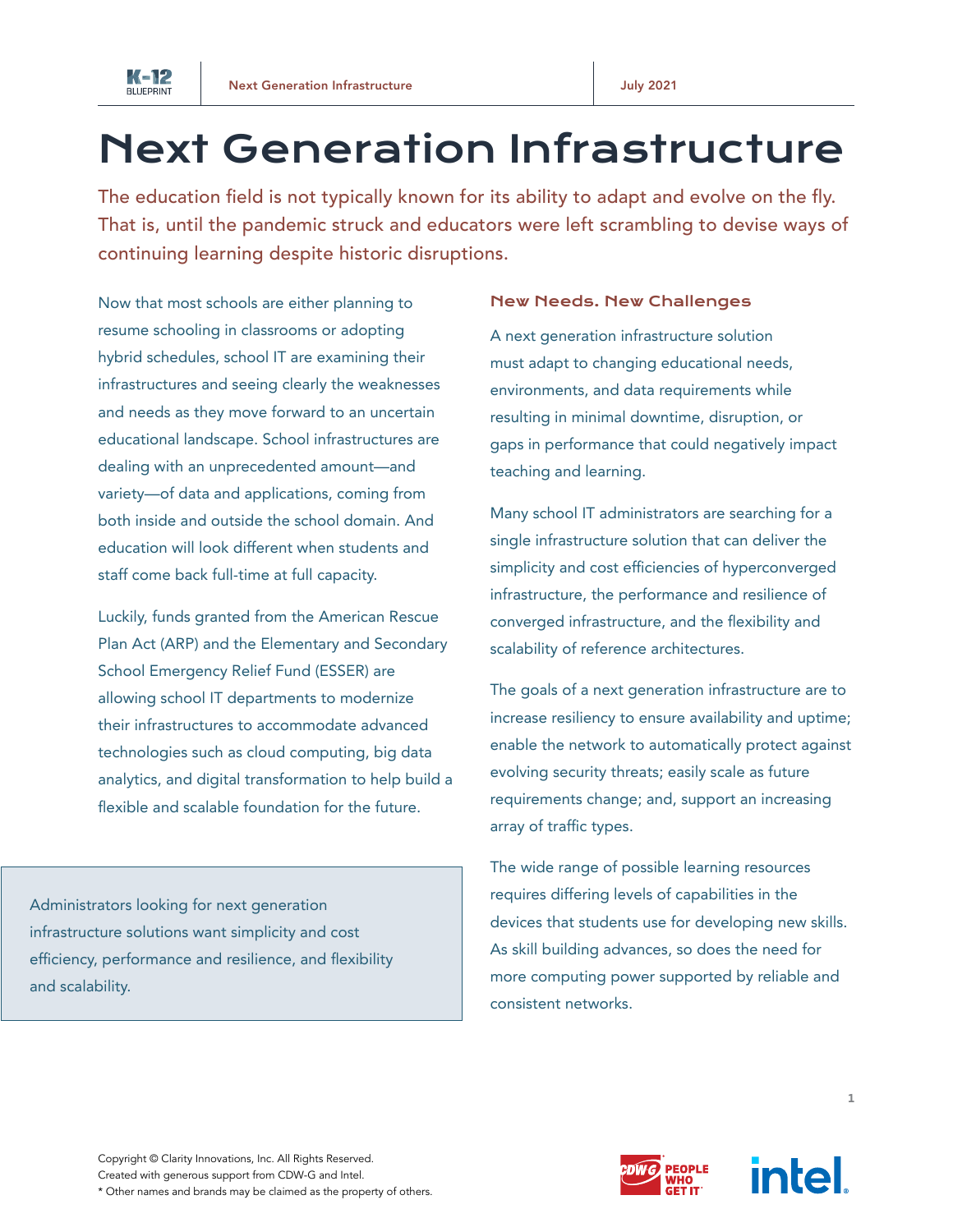

For example, digital content in later grades – such as simulation and modeling labs – will need more powerful computers and connectivity to run the complex math and rich visualization.

Workloads to run complex math equations and rich visualizations that rely on collaborative involvement and communication with team members can also benefit from more powerful devices. In general, richer learning methods and tools typically require more from the device.

All this will be necessary as compute uses intensify with IoT on campus, VR and AR toos, and a proliferation of one-to-one devices.

#### Why Wi-Fi 6?

One technology that many K–12 leaders are investigating is Wi-Fi 6, the emerging wireless standard. Formally known as 802.11ax, Wi-Fi 6 promises a fourfold increase in throughput which could help support an increasing number of wireless devices and applications; providing seamless connectivity to deliver 21st century learning. Wi-Fi 6 adoption is accelerating as administrators brace for the impact of in-person and hybrid learning.

While it doesn't happen often, occasionally a major technological advance comes along at just the right time. For instance, when devices compatible with Wi-Fi 6 came along, the latest upgrade in wireless networking arrived just as the pandemic forced a massive shift to online learning.

Yet Wi-Fi 6 is more than a slight upgrade. The newest wireless standard offers faster data transfers, higher capacity, and greater power efficiency that could extend battery life by 30 to 50 percent. Students, teachers, administrators, and staff will experience better performance on any Wi-Fi 6-enabled device, but optimal performance occurs when connecting over Wi-Fi 6-enabled routers and access points.

Whether teachers, students, and staff are at home, at school, or in a hybrid scenario, they are likely to be in device-heavy environments. To ensure their users can reap the benefits of high-performing wireless connectivity, organizations are expanding their fleets of Wi-Fi 6-enabled devices, routers, and access points (APs).

For IT teams, the higher capacity in Wi-Fi 6 APs means that each can handle up to four times the number of devices without degraded performance. Faster speeds and higher capacity matter to home users too, especially now that homes have become de facto classrooms. With up to 40% more data throughput with Wi-Fi 6, this is a big difference. And it remains 100% backwards compatible to prior generations of Wi-Fi so there is no issue utilizing or connecting existing devices.

Wi-Fi 6 is steadily being incorporated into many districts' existing network infrastructures due to its high capacity. And much of the draw of Wi-Fi 6 is that it can be a part of the overall network infrastructure.



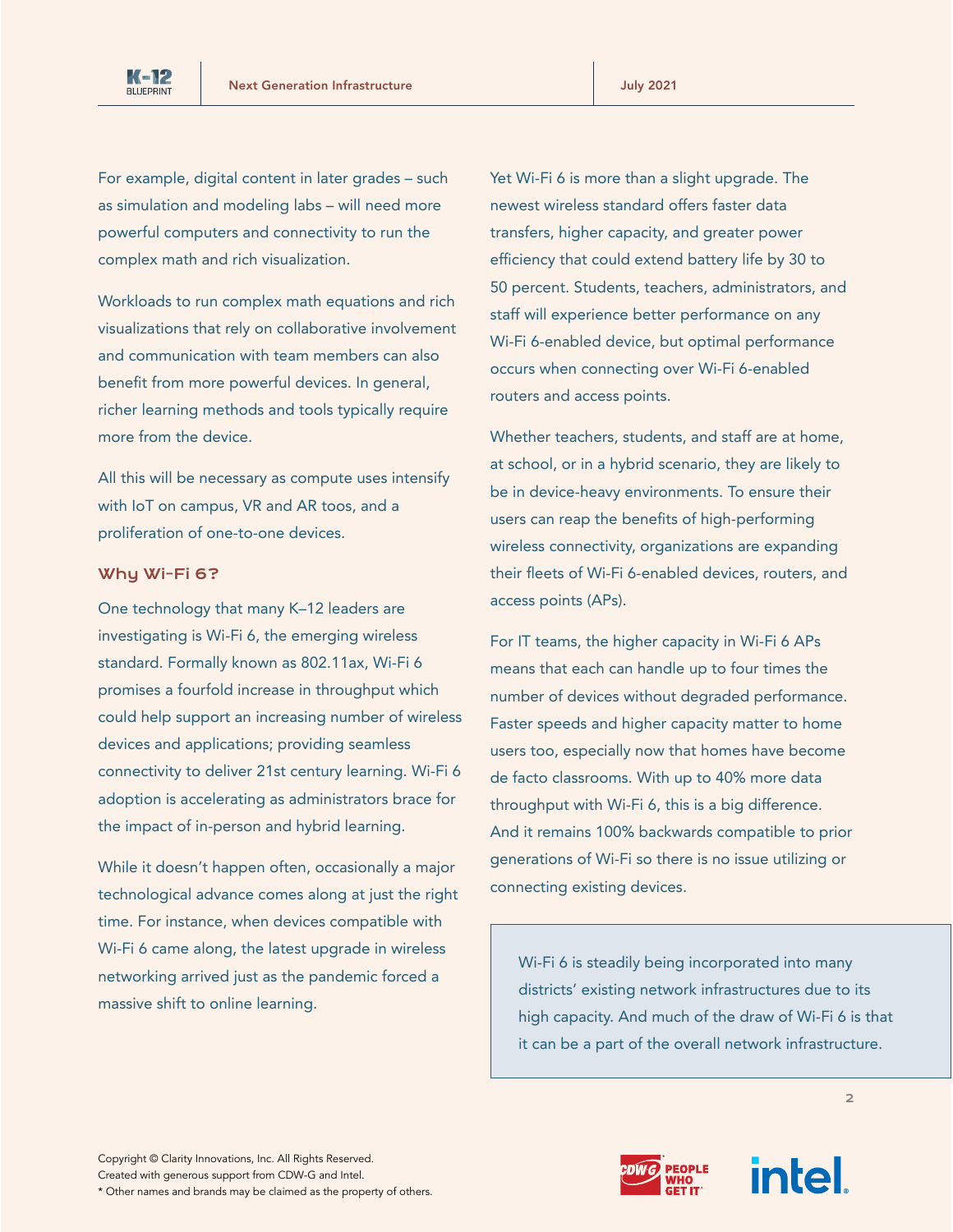# Beating the Ecosystem

But while you can have Wi-Fi 6 deployed, the entire ecosystem must be optimized to get the best experience for students, teachers, and staff as it is but one element of the network's bigger picture. A school may need to look at the aggregate capacity of its entire network stack, perhaps looking at updating switches, routers, and even firewalls.

It is advised that a school infrastructure should be examined at all levels when considering a Wi-Fi 6 rollout, from structured cabling needs to Wi-Fi 6– capable devices. For many schools and districts, this will be an ongoing process: upgrading devices as refresh cycles allow.

The ways that users are employing their devices—such as with the dramatic surge in video streaming — also favor Wi-Fi 6. Other areas that will expand and benefit greatly include Unified Communications, Cloud Computing, and Smart Devices, as well as Augmented and Virtual Reality. All of these will be driven by increased performance, lower latency, greater capacity, and more super-wide channels to connect.



# Beginning at the End

Endpoint devices are often a weak link from a cybersecurity perspective. They're harder to control, especially in "Bring Your Own Device" environments that lack strong, centralized policies and procedures. Any measures that can harden devices are valuable, and Wi-Fi 6 is one of them. It includes the newest security standard, WPA3, which delivers simplified security and set-up, stronger encryption, and more robust authentication than previous wireless standards. Notably, one benefit of the new encryption standard is that it's designed to prevent attacks: even on open networks!

In terms of security—a crucial concern for many K–12 districts—Wi-Fi 6 routers include the WPA3 security protocols, which can make them more resistant to cyberattacks. Upgrading to Wi-Fi 6 can enhance wireless security systems by adding motion detection features. It will also deliver higher resolution video. With extensive Wi-Fi 6 coverage, the IoT (Internet of Things) becomes more powerful and offers up new possibilities for learning.

High-caliber connectivity—facilitated by Wi-Fi 6—is the best way to ensure that students and educators can work remotely without compromising quality or security.

Copyright © Clarity Innovations, Inc. All Rights Reserved. Created with generous support from CDW-G and Intel. \* Other names and brands may be claimed as the property of others.



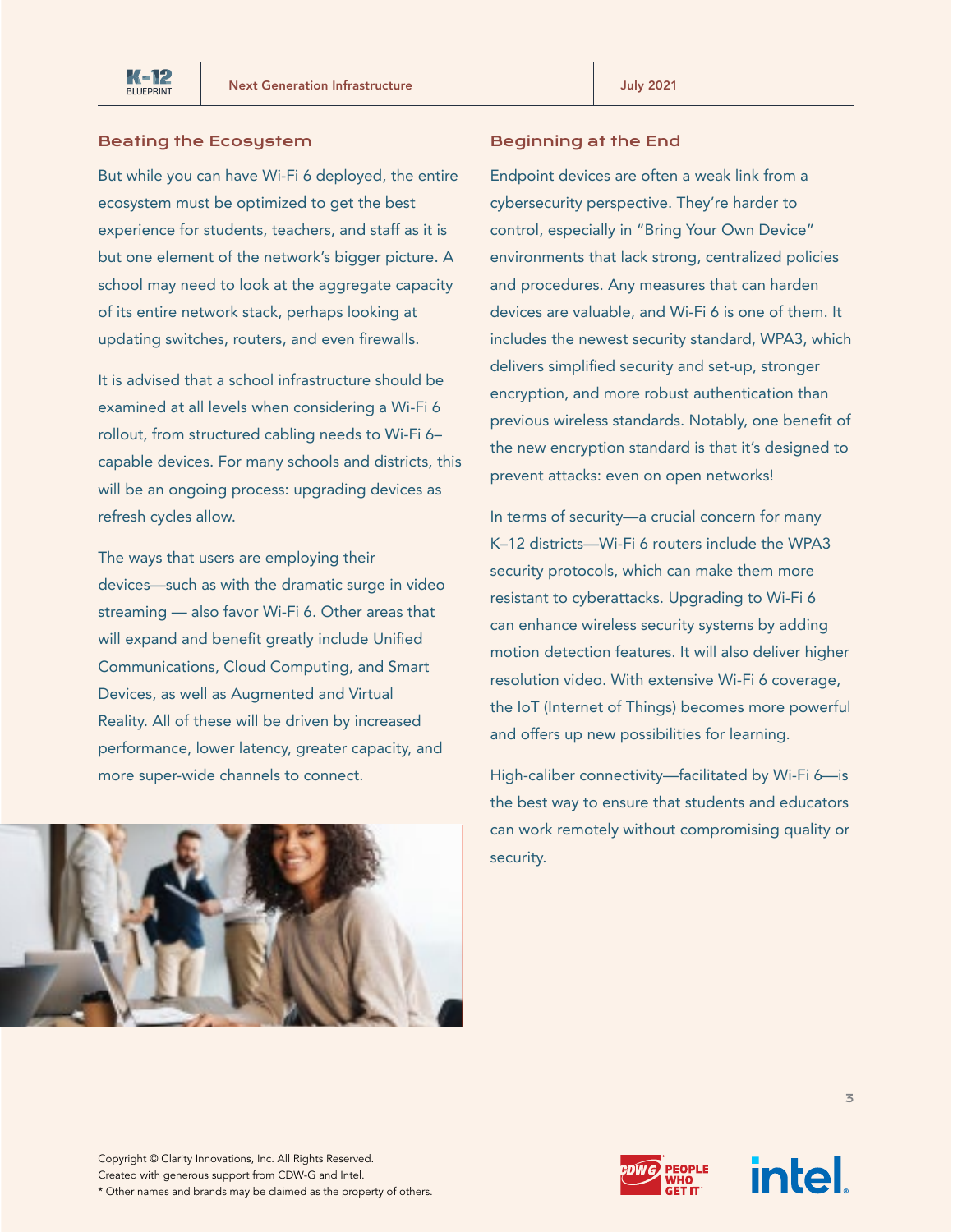

#### Software that Works Hard

Another next generation infrastructure innovation is SD-WAN (software-defined wide area network). SD-WAN adoption offers networking advantages for K–12 schools through the reduction of complexity and improved performance across IT stacks. As opposed to a traditional WAN, SD-WANs decouple control and data planes to provide improved network control and visibility. This has the ability to incorporate a district's existing physical routers and switches, offering simplicity and agility.



While more schools are moving to SD-WAN to improve network management and reduce total costs, most still rely on hybrid environments. In these cases, WAN optimization—which includes data caching (the reduction of data transfers required for students and teachers to access common network services); data deduplication (the reduction of redundant data transfers); and data compression (the reduction of the size of data packets to minimize needed transfer bandwidth) helps networks to deliver on their performance potential. The combination of SD-WAN and optimized WAN can reduce total data transmission volumes while minimizing overall bandwidth use.

It's no surprise that cyberattacks against K–12 schools are increasing. Outdated network configurations and undetected software vulnerabilities can pose significant risks for K–12 schools. SD-WAN solutions can help to reinforce a school's defenses against cyberattacks.

By using software rather than hardware to monitor and manage network traffic, SD-WAN solutions offer transparency through aggregating network management in a single place, control through the ability to isolate certain components without isolating everything else, and simplicity through the decoupled nature of SD-WAN solutions.

While the evolution of cloud-based SD-WAN solutions puts school districts on course for broader adoption over time, slow and steady uptake informed by existing network requirements provides the most stable path to optimal network performance.